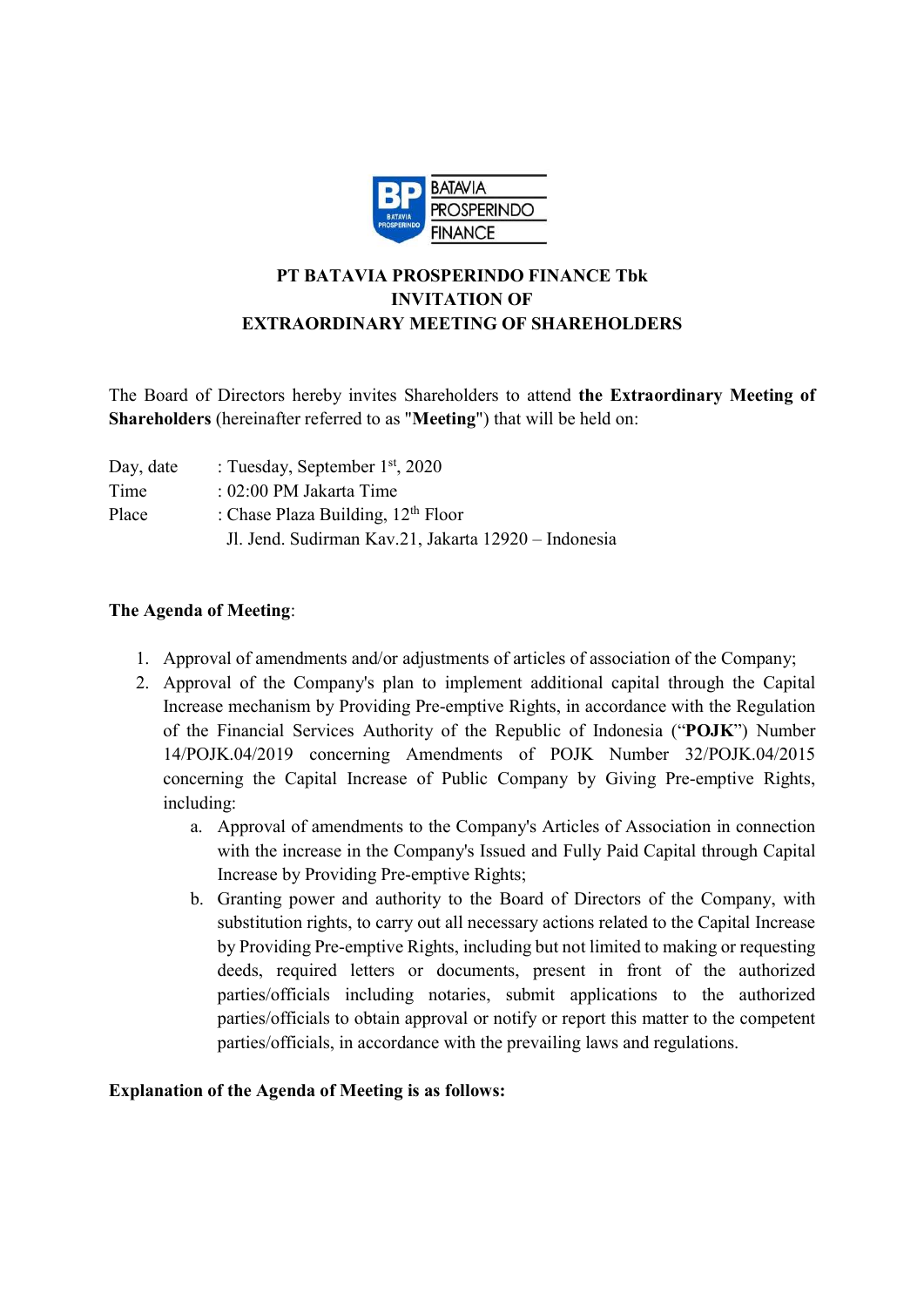- First Agenda, the Company intends to:
	- a. Increase authorized capital to anticipate future capital requirements (Article 4 paragraph 1 of the Company's Articles of Association);
	- b. Adjustment of the Articles of Association of the Company to POJK Number 14/POJK.04/2019 concerning Amendments to the Financial Services Authority Regulation Number 32/POJK.04/2015 concerning Increase in Capital for Public Companies by Providing Pre-emptive Rights; POJK Number 15/POJK.04/2020 concerning Planning and Implementation of General Meeting of Shareholders of Public Companies; and POJK Number 16/POJK.04/2020 concerning the Implementation of the General Meeting of Shareholders of Public Companies by Electronic.
- Second Agenda, is a request for Shareholders' approval for the Company's plan to increase the Company's issued and fully paid capital through the Capital Increase mechanism by Providing Pre-emptive Rights in accordance with POJK Number 14/POJK.04/2019 concerning Amendments on POJK Number 32/POJK.04/2015 concerning Increase in Capital for Public Companies by Providing Pre-emptive Rights.

### Notes on the Meeting:

- A. Meeting will be held with referring to POJK No. 15/POJK.04/2020 concerning Planning and Implementation of Shareholders General Meeting for Public Company ("POJK 15/2020") and the Company's Articles of Association.
- B. The Company does not send a separate invitation letter to the Shareholders, this invitation is considered as official invitation for the Company's Shareholders.
- C. Shareholders who are entitled or represented to attend the Meeting should be the Shareholders whose names are recorded in the Register of Shareholders of the Company on Friday, August 7 th, 2020 at 04:00 PM Jakarta Time or Shareholders whose names are recorded in the Collective Custody of PT Kustodian Sentral Efek Indonesia ("KSEI") at the closing of stock trading on Friday, August 7, 2020.
- D. Provisions Regarding the Prevention of Covid-19 Spread:

Concerning to the Government's recommendation to minimize social interaction, keep a safe distance (physical distancing) and avoid crowds in order to mitigate the spread of the Covid-19 virus transmission, the Company hereby advises the Shareholders for not physically presenting the Meeting but by granting power of attorney to an Independent Party namely the Company's Securities Administration Bureau (PT Adimitra Jasa Korpora), who will represent the Shareholders to vote and convey the questions to the Meeting.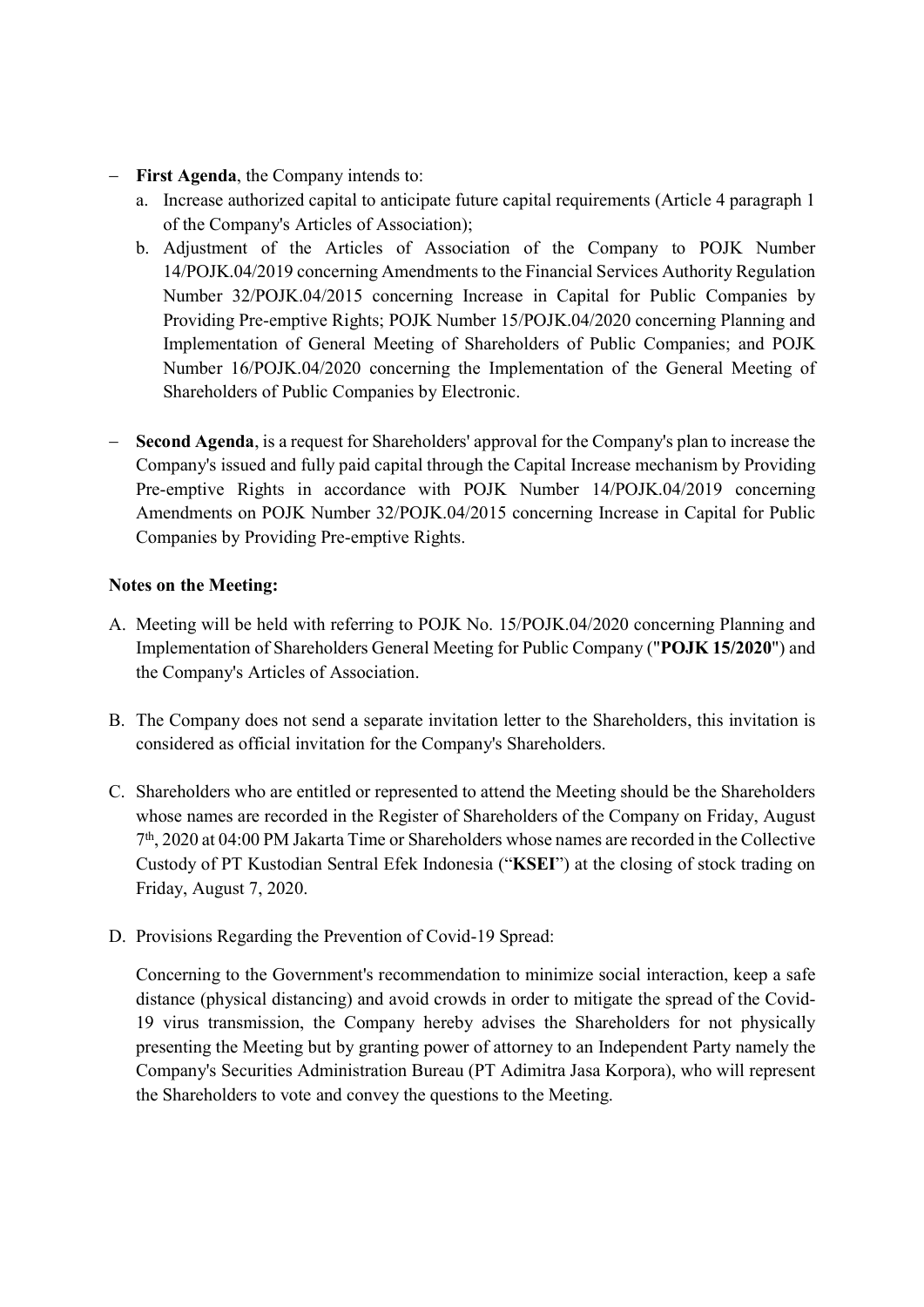E. Power of Attorney:

#### 1. Electronic Power of Attorney

The Company advises the Shareholders in the Collective Custody of PT Kustodian Sentral Efek Indonesia ("KSEI") to provide electronic power of attorney ("e-proxy") to the Independent Party, who is the representative appointed by the Company's Securities Administration Bureau (PT Adimitra Jasa Korpora), through eASY.KSEI facilities that can be found on the Securities Ownership/AKSes.KSEI Website (https://akses.ksei.co.id/);

The Shareholders may also give electronic authority/e-proxy to their representative or to KSEI Participants through eASY.KSEI facilities.

Electronic authority/e-Proxy must comply with the procedures, terms and conditions determined by KSEI and the Company.

2. Non-Electronic Power of Attorney

Apart from the electronic authority/e-proxy as mentioned above, Shareholders can give power of attorney without the eASY.KSEI mechanism by downloading the Power of Attorney form on the Company's website (www.bpfi.co.id);

The Power of Attorney that has been filled in completely and signed on a duty stamp, is then scanned and sent along with a copy of the ID card (KTP / Passport) via email to opr@adimitra-jk.co.id no later than 3 (three) working days prior to the Meeting, which is Thursday, August  $27<sup>th</sup>$ , 2020. The original Power of Attorney must be submitted directly or by registered letter to the Company's Securities Administration Bureau, PT Adimitra Jasa Korpora ("BAE"), with the address: Kirana Boutique Office Blok F3/5, Jl. Kirana Avenue III – Kelapa Gading, Jakarta Utara and received by BAE no later than 3 (three) working days prior to the Meeting on Thursday, August 27<sup>th</sup>, 2020.

- 3. Member of the Board of Directors, Board of Commissioners and employees of the Company is able to act as representative of shareholders to attend the Meeting but they are not allowed to take a vote. However the members of the Board of Directors, the Board of Commissioners and employees of the Company are not allowed to act as representative of Shareholders who give authority through e-proxy.
- 4. Members of the Board of Directors, members of the Board of Commissioners and employees of the Company can act as the power of attorney of the shareholders, but their votes will not be counted in voting. Electronic authorization through e-Proxy does not